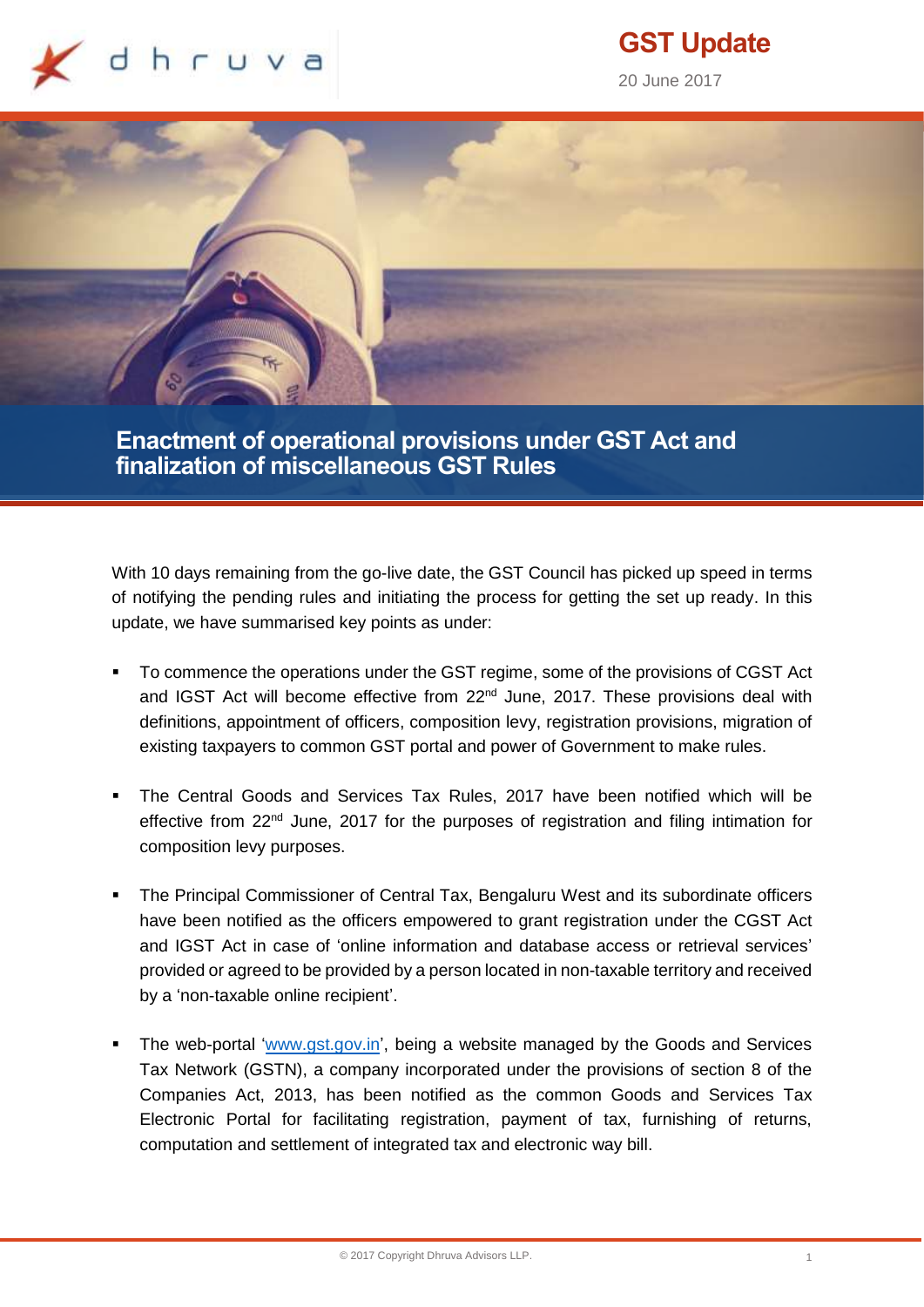

- **Persons who are only engaged in making supplies of taxable goods or services or both,** the total tax on which is liable to be paid on reverse charge basis by the recipient of such goods or services or both, have been specified as the category of persons exempted from obtaining registration under section 23(2) of the CGST Act.
- Aadhaar based Electronic Verification Code (EVC) and Bank account based One Time Password (OTP) have been notified as modes of verification of any document and applications including reply to notices, returns, and appeals for purpose of authentication of documents for the purposes of the Central Goods and Services Tax Rules, 2017 and that the authenticity shall be verified within two days of furnishing the documents.

During the last meeting on 18<sup>th</sup> June, 2017, the GST Council affirmed the rollout of GST from the midnight of July 1, 2017 and finalised miscellaneous GST Rules and Forms relating to Advance Ruling, Appeals, Assessment and Audit, etc. The Anti-Profiteering Rules have also been finalised for setting up the Standing Committee and the Screening Committee for Antiprofiteering. As regard the e-waybill system, it has been clarified that these will become operational at a later stage and documents to be carried along with goods for transportation will be notified separately.

The Council also deferred the invoice wise return filing due date for the month of July 2017 and August 2017 and introduced a simple summary return filing (in Form GSTR-3B) for the said two months to be filed on self-declaration basis reflecting supplies and outward tax liability.

The next meeting of the GST Council is scheduled to be held on 30<sup>th</sup> June, 2017 followed by a special midnight GST inaugural session in the Central Hall of the Parliament.